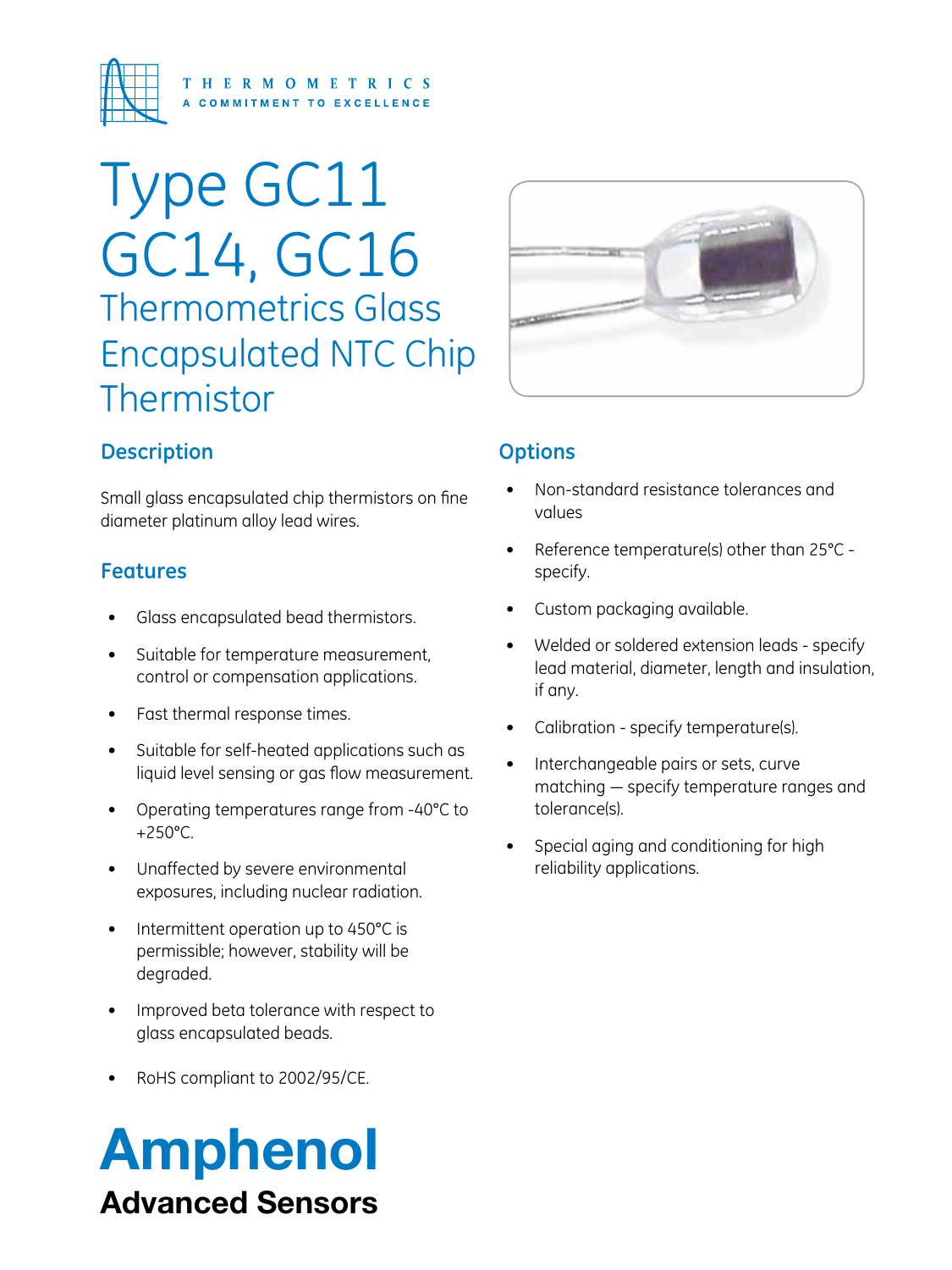## **Specifications**

#### **Thermal and Electrical Properties**

*Note: These thermal and electrical properties are for all small glass encapsulated thermistors. All definitions and test methods are per MIL-PRF-23648.*

| <b>Thermistor Series</b>     |                 | GC11                        | <b>GC14</b>                        | GC16                    |         |  |
|------------------------------|-----------------|-----------------------------|------------------------------------|-------------------------|---------|--|
| <b>Body Dimensions</b>       |                 | <b>Maximum Diameter</b>     | 0.012"                             | 0.016''                 | 0.017"  |  |
|                              |                 | Maximum Length              | 0.024''                            | 0.032"                  | 0.034'' |  |
| <b>Lead Wires</b>            |                 | <b>Nominal Diameter</b>     |                                    | 0.0012"                 |         |  |
|                              |                 | Minimum Lead Length         | 0.156" for adjacent cut            | 0.312''                 |         |  |
|                              |                 | <b>Lead Material</b>        |                                    | Platinum alloy          |         |  |
|                              |                 | <b>Available Cuts</b>       |                                    | "K" adjacent            |         |  |
|                              |                 |                             |                                    | "P" opposite            |         |  |
| <b>Material System</b>       |                 |                             |                                    |                         |         |  |
| Code Letter                  | R-vs-T Curve    | 25/125 Ratio                | Nominal Resistance Range @ 25°C    |                         |         |  |
| Α                            | GC1             | 11.9                        | ÷.                                 | 1000-2500 $\Omega$      |         |  |
| Α                            | GC <sub>2</sub> | 14.7                        |                                    | 2500-7000 $\Omega$      |         |  |
| Α                            | GC3             | 21.1                        | 14004 $\Omega$ only for            | 7500-30000Ω             |         |  |
| F                            | GC4             | 27.8                        | adjacent cut,<br>9000 opposite cut | $30-100 k\Omega$        |         |  |
| B                            | GC <sub>9</sub> | 30.9                        | with 19.1 25/125 ratio             | 100-200 k $\Omega$      |         |  |
| G                            | GC <sub>6</sub> | 36.4                        |                                    | 200-500 k $\Omega$      |         |  |
| D                            | GC10            | 41.1                        | J.                                 | 500-1000 k $\Omega$     |         |  |
| D                            | GC11            | 46.1                        | ä,                                 | 1000-2000 k $\Omega$    |         |  |
| <b>Thermal Time Constant</b> |                 |                             |                                    |                         |         |  |
|                              |                 | Still Air @ 25°C            | 0.65                               | 1.2 seconds             |         |  |
|                              |                 | <b>Plunge into Water</b>    | 12 milliseconds                    | 16 milliseconds         |         |  |
| <b>Dissipation Constant</b>  |                 |                             |                                    |                         |         |  |
|                              |                 | Still Air @ 25°C            | 0.07 mW/°C                         | $0.12$ mW/ $^{\circ}$ C |         |  |
|                              |                 | Still Water @ 25°C          | ä,                                 | 0.60 mW/°C              |         |  |
| <b>Power Rating (in air)</b> |                 |                             |                                    |                         |         |  |
|                              |                 | <b>Maximum Power Rating</b> |                                    | 0.015 Watt              |         |  |
|                              |                 | 100% Maximum Power to:      |                                    | 75 °C                   |         |  |
|                              |                 | Derated to 0% at            | ÷.                                 | 250 °C                  |         |  |

#### **Resistance-Vs.-Temperature Characteristics**

The nominal resistance range for the zero-power resistance at 25°C is shown for each available Material System. Each Material System is denoted by an ordering Code Letter, a referenced curve number and the nominal 25°C/125°C resistance ratio. The R-vs.-T curves are on the facing page.

#### **Standard Tolerances**

| Tolerance Code Letter | - G |  |    |                  |
|-----------------------|-----|--|----|------------------|
| ±% Tolerance at 25 °C |     |  | 20 | Non-standard $-$ |
|                       |     |  |    | consult factory  |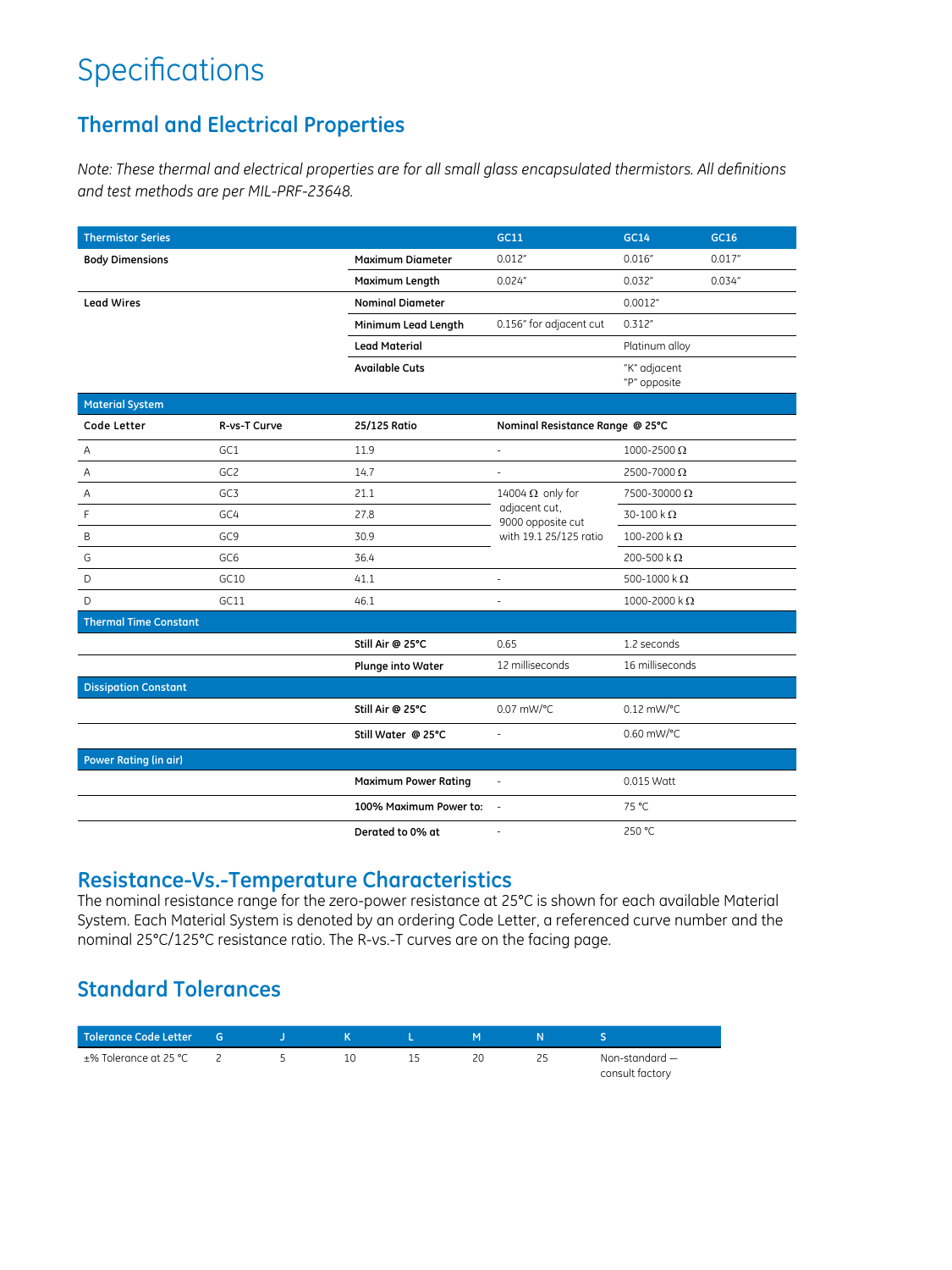### **Resistance vs. Temperature Curves for GC14/16/11 Devices**

| <b>BETA 0/50</b><br><b>RATIO 0/50</b>                            | 2859<br>5.05         | 3103<br>5.80          | 3494<br>7.24           | 3844<br>8.83           | 3953<br>9.38                   | 4111<br>10.27          | 4193<br>10.76          | 4316<br>11.53          |
|------------------------------------------------------------------|----------------------|-----------------------|------------------------|------------------------|--------------------------------|------------------------|------------------------|------------------------|
| <b>BETA 25/85</b><br><b>RATIO 25/85</b>                          | 2916                 | 3174                  | 3588                   | 3918                   | 4036                           | 4220                   | 4344                   | 4478                   |
| <b>BETA 0/70</b>                                                 | 5.15<br>2876         | 5.95<br>3124          | 7.51<br>3522           | 9.04<br>3866           | 9.66<br>3977                   | 10.71<br>4143          | 11.49<br>4236          | 12.38<br>4364          |
| <b>RATIO 0/70</b><br><b>BETA 25/100</b><br><b>RATIO 25/100</b>   | 8.56<br>2924<br>7.18 | 10.31<br>3182<br>8.54 | 13.87<br>3601<br>11.33 | 17.95<br>3930<br>14.15 | 19.50<br>4050                  | 22.07<br>4239<br>17.42 | 23.69<br>4371<br>19.04 | 26.03<br>4506<br>20.86 |
| <b>BETA 25/125</b>                                               | 2935                 | 3192                  | 3620                   | 3948                   | 15.34<br>4072                  | 4268                   | 4410                   | 4548                   |
| <b>RATIO 25/125</b><br>BETA 37.8/104.4                           | 11.85<br>2938        | 14.71<br>3197         | 21.10<br>3624          | 27.82<br>3949          | 30.88<br>4074                  | 36.43<br>4269          | 41.05<br>4413          | 46.11<br>4551          |
| RATIO 37.8/104.4                                                 | 5.30                 | 6.14                  | 7.83                   | 9.42                   | 10.11                          | 11.29                  | 12.25                  | 13.25                  |
| <b>R-vs-T Curve</b><br><b>Material System:</b><br>Temperature °C | GC1<br>A             | GC <sub>2</sub><br>A  | GC3<br>A               | GC4<br>F               | GC <sub>9</sub><br>$\mathsf B$ | GC <sub>6</sub><br>G   | GC10<br>D              | GC11<br>D              |
| 0                                                                | 2.38510              | 2.56365               | 2.88332                | 3.22243                | 3.32800                        | 3.48195                | 3.55040                | 3.68144                |
| 5                                                                | 1.98328              | 2.10061               | 2.30467                | 2.51276                | 2.57760                        | 2.67266                | 2.71710                | 2.79650                |
| 10                                                               | 1.65828              | 1.73088               | 1.85378                | 1.97488                | 2.01213                        | 2.06756                | 2.09459                | 2.14001                |
| 15                                                               | 1.39393              | 1.43403               | 1.50024                | 1.56297                | 1.58255                        | 1.61148                | 1.62611                | 1.64935                |
| 20                                                               | 1.17774              | 1.19442               | 1.22134                | 1.24597                | 1.25367                        | 1.26507                | 1.27101                | 1.28000                |
| 25                                                               | 1.00000              | 1.00000               | 1.00000                | 1.00000                | 1.00000                        | 1.00000                | 1.00000                | 1.00000                |
| 30                                                               | 0.85313              | 0.84143               | 0.82333                | 0.80780                | 0.80294                        | 0.79573                | 0.79177                | 0.78631                |
| 35                                                               | 0.73117              | 0.71145               | 0.68151                | 0.65660                | 0.64879                        | 0.63723                | 0.63075                | 0.62214                |
| 40                                                               | 0.62941              | 0.60439               | 0.56706                | 0.53689                | 0.52743                        | 0.51343                | 0.50545                | 0.49523                |
| 45                                                               | 0.54411              | 0.51579               | 0.47419                | 0.44153                | 0.43127                        | 0.41612                | 0.40736                | 0.39650                |
| 50                                                               | 0.47230              | 0.44211               | 0.39846                | 0.36510                | 0.35462                        | 0.33917                | 0.33011                | 0.31925                |
| 55                                                               | 0.41159              | 0.38059               | 0.33639                | 0.30349                | 0.29316                        | 0.27795                | 0.26894                | 0.25845                |
| 60                                                               | 0.36004              | 0.32897               | 0.28528                | 0.25356                | 0.24360                        | 0.22898                | 0.22023                | 0.21033                |
| 65                                                               | 0.31609              | 0.28549               | 0.24299                | 0.21288                | 0.20343                        | 0.18959                | 0.18124                | 0.17204                |
| 70                                                               | 0.27849              | 0.24872               | 0.20784                | 0.17957                | 0.17069                        | 0.15774                | 0.14987                | 0.14142                |
| 75                                                               | 0.24620              | 0.21749               | 0.17850                | 0.15215                | 0.14387                        | 0.13186                | 0.12450                | 0.11679                |
| 80                                                               | 0.21836              | 0.19086               | 0.15391                | 0.12948                | 0.12181                        | 0.11072                | 0.10389                | 0.09690                |
| 85                                                               | 0.19428              | 0.16808               | 0.13320                | 0.11064                | 0.10356                        | 0.09337                | 0.08707                | 0.08076                |
| 90                                                               | 0.17338              | 0.14852               | 0.11571                | 0.09493                | 0.08841                        | 0.07907                | 0.07328                | 0.06759                |
| 95                                                               | 0.15518              | 0.13165               | 0.10087                | 0.08175                | 0.07578                        | 0.06723                | 0.06192                | 0.05681                |
| 100                                                              | 0.13928              | 0.11707               | 0.08824                | 0.07069                | 0.06519                        | 0.05739                | 0.05252                | 0.04793                |
| 105                                                              | 0.12536              | 0.10442               | 0.07744                | 0.06133                | 0.05630                        | 0.04918                | 0.04472                | 0.04061                |
| 110                                                              | 0.11312              | 0.09341               | 0.06818                | 0.05340                | 0.04878                        | 0.04229                | 0.03822                | 0.03453                |
| 115                                                              | 0.10234              | 0.08380               | 0.06022                | 0.04665                | 0.04242                        | 0.03649                | 0.03278                | 0.02947                |
| 120                                                              | 0.09281              | 0.07538               | 0.05334                | 0.04088                | 0.03700                        | 0.03160                | 0.02821                | 0.02523                |
| 125                                                              | 0.08437              | 0.06798               | 0.04739                | 0.03594                | 0.03238                        | 0.02745                | 0.02436                | 0.02169                |
| 130                                                              | 0.07687              | 0.06147               | 0.04222                | 0.03169                | 0.02843                        | 0.02393                | 0.02110                | 0.01870                |
| 135                                                              | 0.07019              | 0.05572               | 0.03771                | 0.02803                | 0.02503                        | 0.02092                | 0.01834                | 0.01617                |
| 140                                                              | 0.06423              | 0.05063               | 0.03377                | 0.02486                | 0.02210                        | 0.01834                | 0.01598                | 0.01403                |
| 145                                                              | 0.05890              | 0.04611               | 0.03033                | 0.02210                | 0.01957                        | 0.01612                | 0.01397                | 0.01221                |
| 150                                                              | 0.05412              | 0.04209               | 0.02730                | 0.01971                | 0.01737                        | 0.01422                | 0.01225                | 0.01066                |
| 155                                                              |                      | 0.03850               | 0.02463                | 0.01762                | 0.01546                        | 0.01257                | 0.01076                | 0.00933                |
| 160                                                              |                      | 0.03529               | 0.02227                | 0.01579                | 0.01380                        | 0.01114                | 0.00949                | 0.00819                |
| 165                                                              | Please               | 0.03241               | 0.02018                | 0.01418                | 0.01234                        | 0.00990                | 0.00838                | 0.00721                |
| 170                                                              | inquire              | 0.02983               | 0.01833                | 0.01277                | 0.01107                        | 0.00882                | 0.00743                | 0.00636                |
| 175                                                              | for                  | 0.02750               | 0.01669                | 0.01152                | 0.00994                        | 0.00788                | 0.00659                | 0.00563                |
| 180                                                              | details              | 0.02541               | 0.01522                | 0.01042                | 0.00896                        | 0.00705                | 0.00587                | 0.00499                |